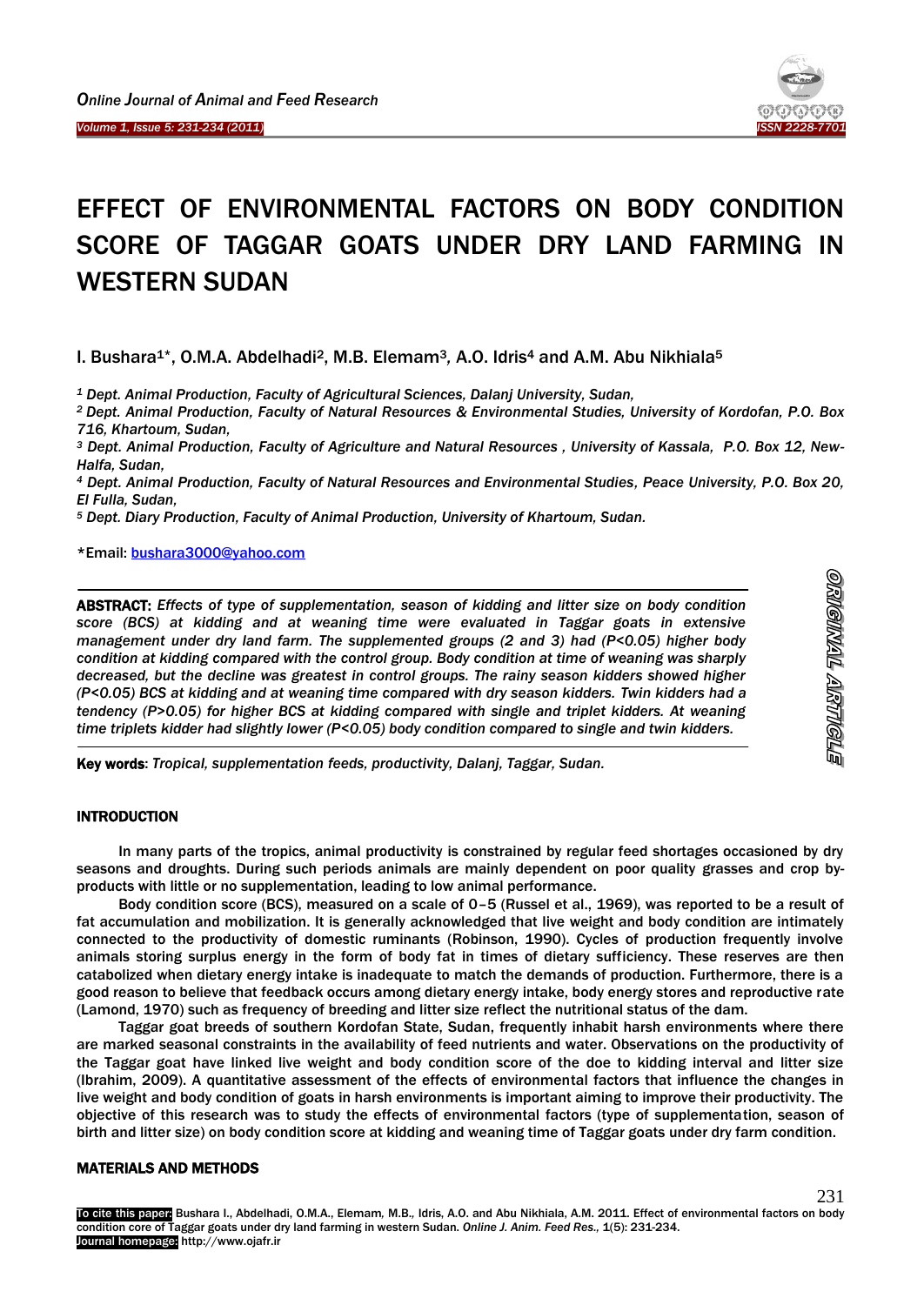#### Study area

The area of study (Dalanj) lies within the medium rain (500 mm) woodland savannah (longitudes 12.02˚ N, Latitudes 29.39°E). The total area extends over 9300 km<sup>2</sup> with a population of 250,000 people. The soil types varied from sandy (goz) in north to heavy clays (vertisoil) and the lighter clay (gardoud) in the south. The mean monthly temperature ranged from 31.3 C° in April to 25.8 C° in July. Annual rainfall ranging between 500-800 mm, with peak rain in August (SKDP, 2000).

## Experimental animals and housing

Forty- seven pregnant Taggar does with three bucks were acquired by direct purchase from the Dalanj livestock local market. The age of experimental animals varied between 1-4 years. Does and bucks were treated with the necessary medication against endo-and ecto-parasites (AGVET, USA 1.0 ml/50 kg body weight subcutaneously, Ivomec super drench).Vaccination against goat pox, Anthrax and Hemorrhagic Septicemia were carried out. The does were ear tagged, weighed and divided into Groups 1, 2 and 3, consisting of 16, 16 and 15 does respectively. The initial live body weight averaging 19.16±6.53kg, 19.14±4.17kg and 19.17±4.05kg for Groups 1, 2 and 3 respectively. Each group was kept in separate enclosures constructed from iron bars and wire, and equipped with trough feeders and watering. Animals were individually tethered at proper distance from each other and offered supplement type in separate troughs. All does were daily turned out to graze on pasture from 8.00 a.m (before midday) to 6.00 pm (after midday). On their returned from pasture, does in Groups 2 and 3 were offered 350g/day/head of supplement A and B (Table 1), respectively.

#### Assessment of body condition score

Assessment of body condition score was conducted at weekly intervals for 12 weeks after kidding. Body condition score was assessed using the 5 point scale described by Aumont et al. (1994) and Thompson and Meyer (2002). According to this scale, emaciated goats were given score 1, thin goats score 2, average goats score 3, fat goats score 4 and obese goats score 5. The animals were visually assessed by palpation of the lumber vertebrae area between the back of the ribs and front of the pelvic bones.

| Table 1 - Ingredients and chemical composition of types of supplement                                                                 |        |                     |      |         |      |      |                           |
|---------------------------------------------------------------------------------------------------------------------------------------|--------|---------------------|------|---------|------|------|---------------------------|
| Components (%)                                                                                                                        |        | <b>Supplement A</b> |      |         |      |      | <b>Supplement B</b>       |
| Sorghum grains                                                                                                                        |        | 15                  |      |         |      | 15   |                           |
| <b>Groundnut Cake</b>                                                                                                                 |        | 45                  |      |         |      |      |                           |
| Rosella seeds                                                                                                                         |        |                     |      |         |      | 50   |                           |
| Wheat bran                                                                                                                            |        | 19                  |      |         |      | 19   |                           |
| <b>Groundnut Hulls</b>                                                                                                                |        | 20                  |      |         |      | 15   |                           |
| <b>Common Salt</b>                                                                                                                    |        | 0.75                |      |         |      | 0.75 |                           |
| <b>Proximate analysis (DM basis)</b>                                                                                                  |        |                     |      |         |      |      |                           |
| <b>Supplement types</b>                                                                                                               | $DM\%$ | CP%                 | CF%  | $E.E\%$ | NFE% | Ash% | ME(MJ/Kg DM) <sup>1</sup> |
| Supplement A                                                                                                                          | 93.2   | 20.4                | 10.3 | 4.5     | 58   | 6.8  | 12.20                     |
| Supplement B                                                                                                                          | 93.9   | 16.7                | 17.4 | 6.6     | 47.5 | 11.8 | 11.57                     |
| <sup>1</sup> Metabolizable energy was calculated from Ellis (1981); Me (MJ/kg DM) = $0.12$ CP + $0.01$ EE + $0.005$ CF + $0.014$ NFE. |        |                     |      |         |      |      |                           |

# Statistical analysis

Resulting data were analyzed for variance (analysis of variance) according to complete randomized design using Statistical Package for the Social Sciences, software package (SPSS version 10, 1996). Duncan's Multiple Range Tests (DMRT) was used to separate multiple means where appropriate.

# RESULTS

The data in (Table 2) revealed that the type of supplement had significant effect on the BCS at kidding and weaning. The BCS of does in the control group at kidding and weaning were significantly lower than that of the supplemented groups.

The BCS at kidding and at weaning in the two seasons of birth, indicated that rainy season kidders maintained (P<0.01) higher score compared to cool dry season kidders (Table 3).

| Table 2 - Effect of type of supplement on the body condition score                                             |    |                              |                              |  |  |
|----------------------------------------------------------------------------------------------------------------|----|------------------------------|------------------------------|--|--|
| <b>Animal Group</b>                                                                                            | N  | <b>BCS at kidding</b>        | <b>BCS at weaning</b>        |  |  |
| Group 1                                                                                                        | 15 | $2.89 \pm 0.11$ b            | $2.60 + 0.11$                |  |  |
| Group 2                                                                                                        | 16 | $3.53 \pm 0.13$ <sup>a</sup> | $3.13 \pm 0.13$ <sup>a</sup> |  |  |
| Group 3                                                                                                        | 15 | $3.63 \pm 0.11$ <sup>a</sup> | $3.40 \pm 0.11$ <sup>a</sup> |  |  |
| abValues in the same column with different letters are different at P<0.01 according to Duncan's Multiple Mean |    |                              |                              |  |  |
| Separation.                                                                                                    |    |                              |                              |  |  |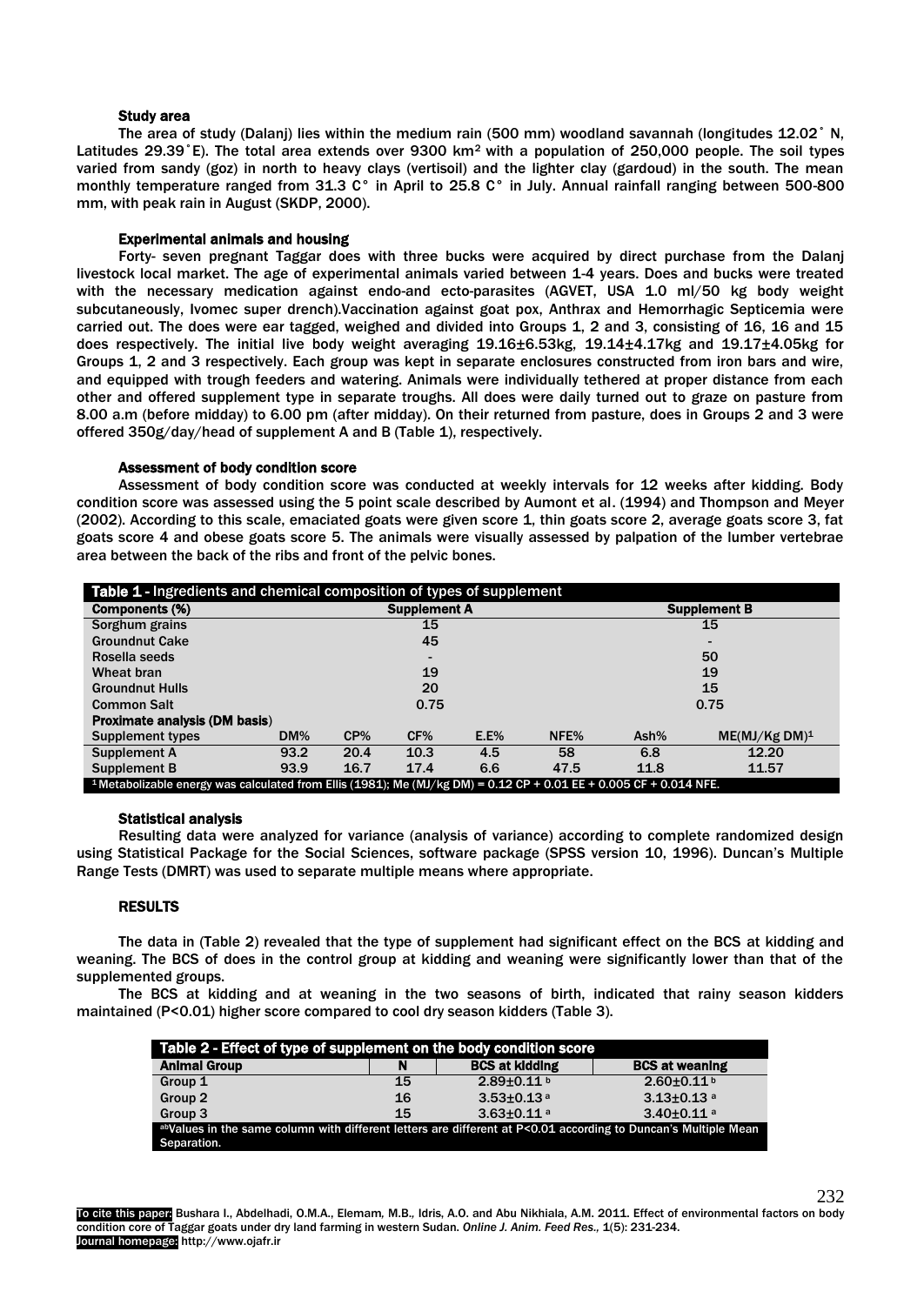| Table 3 - Effect of season of birth on the body condition score                                                             |    |                              |                              |  |  |
|-----------------------------------------------------------------------------------------------------------------------------|----|------------------------------|------------------------------|--|--|
| <b>Season of birth</b>                                                                                                      | N  | <b>BCS at kidding</b>        | <b>BCS at weaning</b>        |  |  |
| Rainy season                                                                                                                | 28 | $3.53 \pm 0.10$ <sup>a</sup> | $3.13 \pm 0.10$ <sup>a</sup> |  |  |
| Cool dry season                                                                                                             | 18 | $3.06\pm0.09$ b              | $2.83 \pm 0.09$ b            |  |  |
| abValues in the same column with different letters differ according to Duncan's multiple range mean<br>separation (P<0.01). |    |                              |                              |  |  |

On the other hand, there was no effect of litter size on BCS at kidding (Table 4). However, this effect was apparent (P<0.01) at weaning, showing that the highest BCS was maintained by the twin kidders  $(3.13\pm0.12)$ followed by single kidders  $(3.02\pm0.08)$  and the triplet kidders  $(2.92\pm0.14)$  (Table 4).

| Table 4 - Effect of type of litter size on the body condition score                                      |               |                       |                              |  |  |
|----------------------------------------------------------------------------------------------------------|---------------|-----------------------|------------------------------|--|--|
| <b>Litter size</b>                                                                                       | N             | <b>BCS at kidding</b> | <b>BCS at weaning</b>        |  |  |
| Single                                                                                                   | 32            | $3.27 \pm 0.08$       | $3.02 \pm 0.08$ <sup>a</sup> |  |  |
| Twin                                                                                                     | 12            | $3.42 \pm 0.12$       | $3.13 \pm 0.12$ <sup>a</sup> |  |  |
| <b>Triplet</b>                                                                                           | $\mathcal{P}$ | $3.00 \pm 0.38$       | $2.00\pm0.36$ b              |  |  |
| ab Values in the same column with different letters differ (P<0.01) according to Duncan's Multiple Range |               |                       |                              |  |  |
| Separation.                                                                                              |               |                       |                              |  |  |

#### **DISCUSSION**

Body condition score is a subjective measure of nutrient reserve. The condition presented in this study in supplemented groups was very high. There results were supported by others (Cisse et al. 1994., Okello et al., 1996 and Acero-Camelo et al., 2008) who reported that the level of feeding was found to be an important determinant of goat condition, also in agreement with Santucci (1984) and Branca (1987). The pregnant does recovered their body slightly, this may be related to the increased energy needs in gravid does due to fetal growth which could lead to less lipid deposition or an increase in lipo-mobilisation from supplemented concentration offered to goats. Improved body condition scores in the present study indicates that animals responded to a higher intake of ration feeding during late pregnancy, results similar of that recorded by Morand-Fehr and Sauvant (1978).

The condition score obtained in rainy and cool dry season reflected the effect of seasonal changes in nutritive grazing value, a similar result were reported by Fredricks (1993) and Nsoso et al. (2003) who reported that season affected body condition score with lower scores in the dry season than in the wet season.

Body condition before weaning declined with throughout the entire lactation period, whereas the change in condition in supplemented goats was less pronounced compared with un-supplemented goats, perhaps due to the fact that as does go through an entire lactation, body condition score changes as fat reserves are used for milk production. These results were in agreement with by Susmel and Cuzzit (1988) and Gubartalla et al. (2002).

The change in condition at weaning period for does born in rainy and cool dry seasons was not affected by season of birth. However, all does in both seasons lost condition and could be due to nutritional changes reflecting rangeland condition. Similar results were reported by Cisse et al. (1994) and Nsoso et al. (2003) who reported that goats lost condition with progressive deterioration of pasture in the dry season.

The effect of litter size on body condition score was apparent since does with triplets and twins lost more score compared with does giving birth to single kids. This was likely due to the fact that heavier does tended to produce more milk, results consistent with Awemu et al. (1999) and Ciappesoni et al. (2004).

#### ACKNOWLEDGEMENTS

The authors acknowledge the University of Dalanj, Sudan for the grant awarded to carry out this work research.

#### **REFERENCES**

- Acero-Camelo A, Valencia E, Rodríguez A and Randel PF (2008). Effects of flushing with two energy levels on goat reproductive performance. [Livestock Research for Rural Development,](http://www.cipav.org.co/lrrd/lrrd7/1/cont71.htm) 20 (9).
- Aumont G, Poisot F, Saminadin G, Borel H and Alendra H (1994). Body condition score and Adipose cell size determination for vivo assessment of body composition and post-mortem predictors of carcass components of Creole goats. Journal of Small Ruminant Research, 15: 295-297.
- Awemu M, Nwakolar LN and Abubakar BY (1999). Environmental influences on pre-weaning mortality and reproductive performance of Red Sokoto doe. Journal of Small ruminant Research, 34: 161-165.
- Branca A (1987). Evolution de I'etat corporel et du des depots adipeux chez la chevre sarde. Symposium Philoekios sur "Levaluation des ovins et des caprins mediterraneens" Santarem (Portugal), 23-25.
- Ciappesoni G, Pribyle J, Milerski M and Mares V (2004). Factors affecting goat milk yield and its composition. Czech Journal of Animal Science, 49: 465-473.